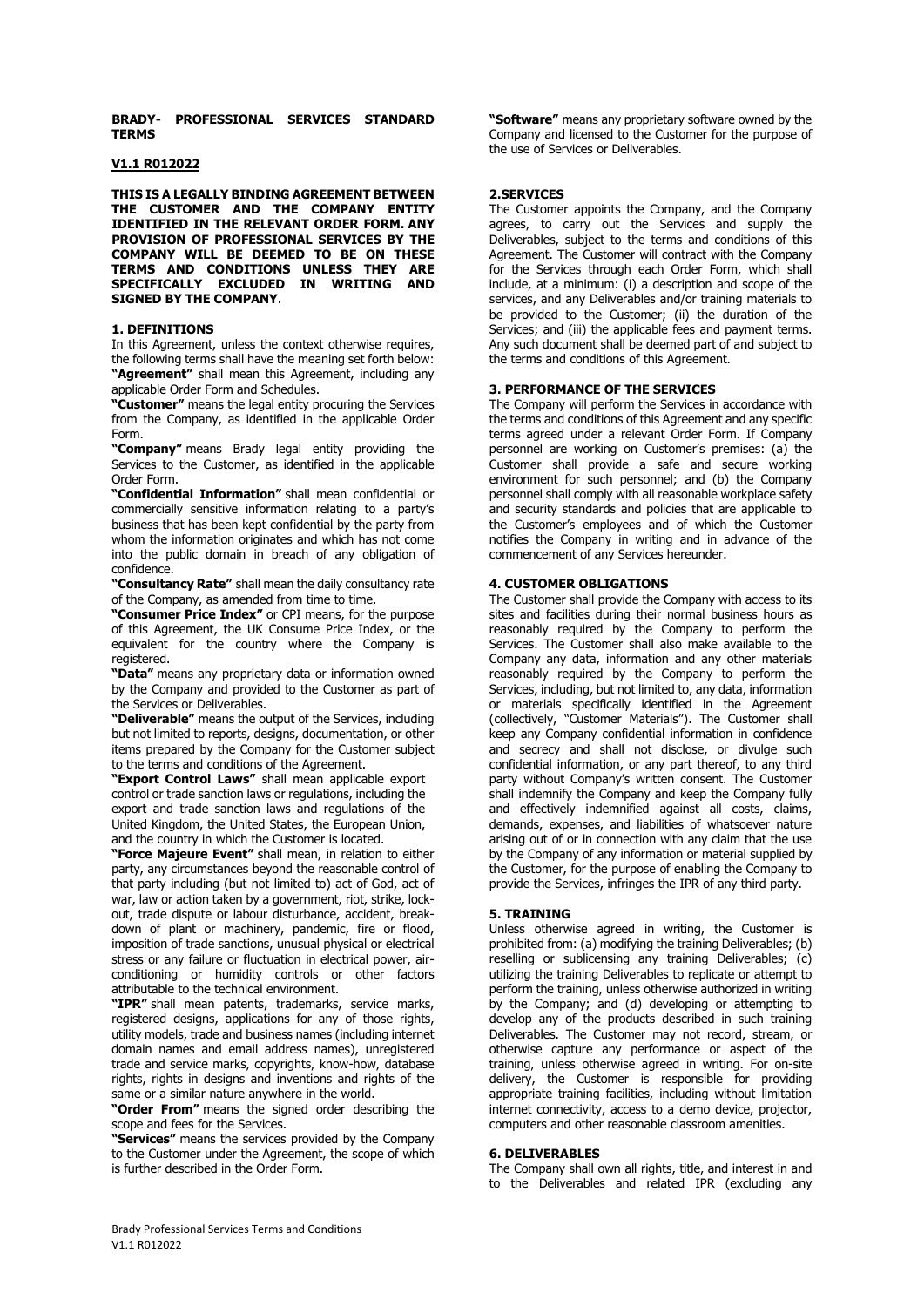Customer's Confidential Information provided to the Company for its provisioning of Services). The Company shall have the right to use any of the Customer's Confidential Information solely for the purpose of providing the Services to the Customer hereunder. Deliverables may contain the Company's confidential and proprietary information and the Customer shall not, to the maximum extent such restriction is permitted by the applicable law, reverse engineer, decompile, disassemble, translate, copy, reproduce, display, publish, create derivative works of, assign, sell, lease, rent, license, sublicense or grant a security interest in all or any portion of the Deliverables. Subject to terms and conditions of this Agreement, and during the term, the Company hereby provides the Customer with a limited, non-exclusive, non-transferable and terminable license to use the Deliverables solely for the Customer's internal operations in connection with its authorized use under the applicable Services. Unless otherwise agreed by the Parties in writing, the Services and Deliverables are deemed accepted in the event the Customer fails to provide a written acceptance or rejection (with reasonable details for rejection) within ten (10) days of delivery.

## **7. TOOLS**

Notwithstanding any other provision of this Agreement: (i) nothing herein shall be construed to assign or transfer any intellectual property rights in the proprietary software, data, tools, libraries, know-how, techniques and expertise (collectively "Tools") used by the Company to develop the Deliverables, and to the extent such Tools are delivered with or as part of the Deliverables, they are licensed, not assigned, to the Customer, on the same terms as the Deliverables or as otherwise agreed by the Customer; and (ii) the term "Deliverables" shall not include the Tools. Tools are the Company's confidential and proprietary information.

## **8. LICENCE GRANT**

Subject to the terms and conditions of the Agreement, and where applicable, the Company grants the Customer a nonexclusive, non-sublicensable and non-transferable, and licence, limited license to use the Data and Software, solely for the Customer's internal business use of the Services and or Deliverables, or as otherwise described in the Order Form (the "Permitted Use"). The Customer shall have no ownership rights in the Software or Data provided by the Company. All rights not specifically granted in this Agreement are reserved by the Company. Unless otherwise agreed to in writing with the company, the Customer shall NOT: (a) copy, modify, or create derivative works of the Software or Data, in whole or in part; (b) rent, lease, lend, sell, sublicense, assign, distribute, publish, transfer, or otherwise make available the Software or Data; (c) reverse engineer, disassemble, decompile, decode, adapt, or otherwise attempt to derive or gain access to the source of the Software or Data or methods used to compile the Software or Data, in whole or in part; (d) remove any proprietary notices included within the Data; (e) publish, enhance, or display any compilation or directory based upon information derived from the Data; (f) use the Software or Data in any manner or for any purpose that infringes, misappropriates, or otherwise violates any intellectual property right or other right of any person, or that violates any applicable law; or (g) allow unauthorized users to access the Software or Data.

## **9. SERVICES WARRANTY**

The Company warrants that the Services will be performed for and delivered to the Customer in a diligent, workmanlike manner. The Company's ability to successfully perform hereunder is dependent upon the Customer's provision of timely information, access to resources, and participation.

If through no fault or delay of the Customer, the Services do not conform to the foregoing warranty, the Customer may require Company to re-perform the non-conforming portions of the Services provided that the Customer notifies the Company in writing within ten (10) days of delivery of the Services. EXCEPT AS STATED ABOVE, THE COMPANY DOES NOT REPRESENT THAT THE CUSTOMER'S USE OF THE SERVICES, DELIVERABLES, AND/OR TOOLS WILL BE SECURE, TIMELY, UNINTERRUPTED OR ERROR-FREE OR THAT THE SERVICES, DELIVERABLES, AND/OR TOOLS WILL MEET THE CUSTOMER'S REQUIREMENTS OR WILL BE FREE OF VIRUSES OR OTHER HARMFUL COMPONENTS. THE WARRANTIES STATED ABOVE ARE THE SOLE WARRANTIES AND REMEDIES FOR THE CUSTOMER AND EXCLUSIVE OBLIGATIONS OF COMPANY RELATED TO THE SERVICES, DELIVERABLES AND/OR TOOLS TO BE PERFORMED FOR AND DELIVERED TO THE CUSTOMER PURSUANT TO THIS AGREEMENT. THERE ARE NO OTHER WARRANTIES OR CONDITIONS, EXPRESS OR IMPLIED. INCLUDING WITHOUT LIMITATION, THOSE OF MERCHANTABILITY, FITNESS FOR A PARTICULAR PURPOSE, SATISFACTORY QUALITY, TITLE AND NON-INFRINGEMENT. EXCEPT AS PROVIDED HEREIN, THE SERVICES, DELIVERABLES, AND/OR TOOLS PROVIDED TO THE CUSTOMER ARE ON AN "AS IS" AND "AS AVAILABLE" BASIS AND ARE FOR COMMERCIAL USE ONLY.

## **10. FEES AND PAYMENT**

Fees and expenses for the Services shall be set forth in the Order Form and shall be paid by the Customer to the Company on or before the due date. Unless otherwise stated in the Order Form, all invoices shall be paid within thirty (30) days from the date of invoice. Without limiting other remedies available to the Company, in the event the Customer fails to make a required payment under this Agreement when its due, the Company reserves the right to: (i) temporarily suspend all or part of the Services and/or the Deliverables and (ii) require the Customer to pay the interest, in respect of such payment due, at the rate of the Bank of England base rate plus 5% per annum , or to the maximum extent permitted by the applicable law, where such interest shall be payable on demand. During the temporary suspension period, the fees will continue to apply, and the Customer shall pay all fees due and payable prior to the services being reinstated. The fees do not include any local, provincial, federal, or foreign taxes, VAT, levies or duties of any nature ("Taxes"). The Customer is responsible for paying all applicable Taxes. If the Company has the legal obligation to pay or collect Taxes for which the Customer is responsible under this section, the appropriate amount shall be invoiced to and paid by the Customer unless the Customer provides the Company with a valid tax exemption certificate authorized by the appropriate taxing authority. Unless otherwise agreed in writing, the fees and the Consultancy Rates will be increased annually by an amount which is equal to the percentage increase, if any, in the Consumer Price Index plus 3% for the preceding calendar year.

## **11. TERM AND TERMINATION**

The Services shall commence on the effective date provided in the Order Form and shall continue in effect until terminated as provided therein. Once signed or accepted, the Agreement shall be non-cancellable, except as otherwise agreed in writing. The parties may terminate the Agreement with mutual consent in writing.

Either party may terminate this Agreement on immediate written notice to the other party if: (a) the other party is in material breach of any of its obligations under this Agreement; (b) the other party is in breach of its obligations under this Agreement and (where such breach is capable of remedy) fails to remedy such breach or provide an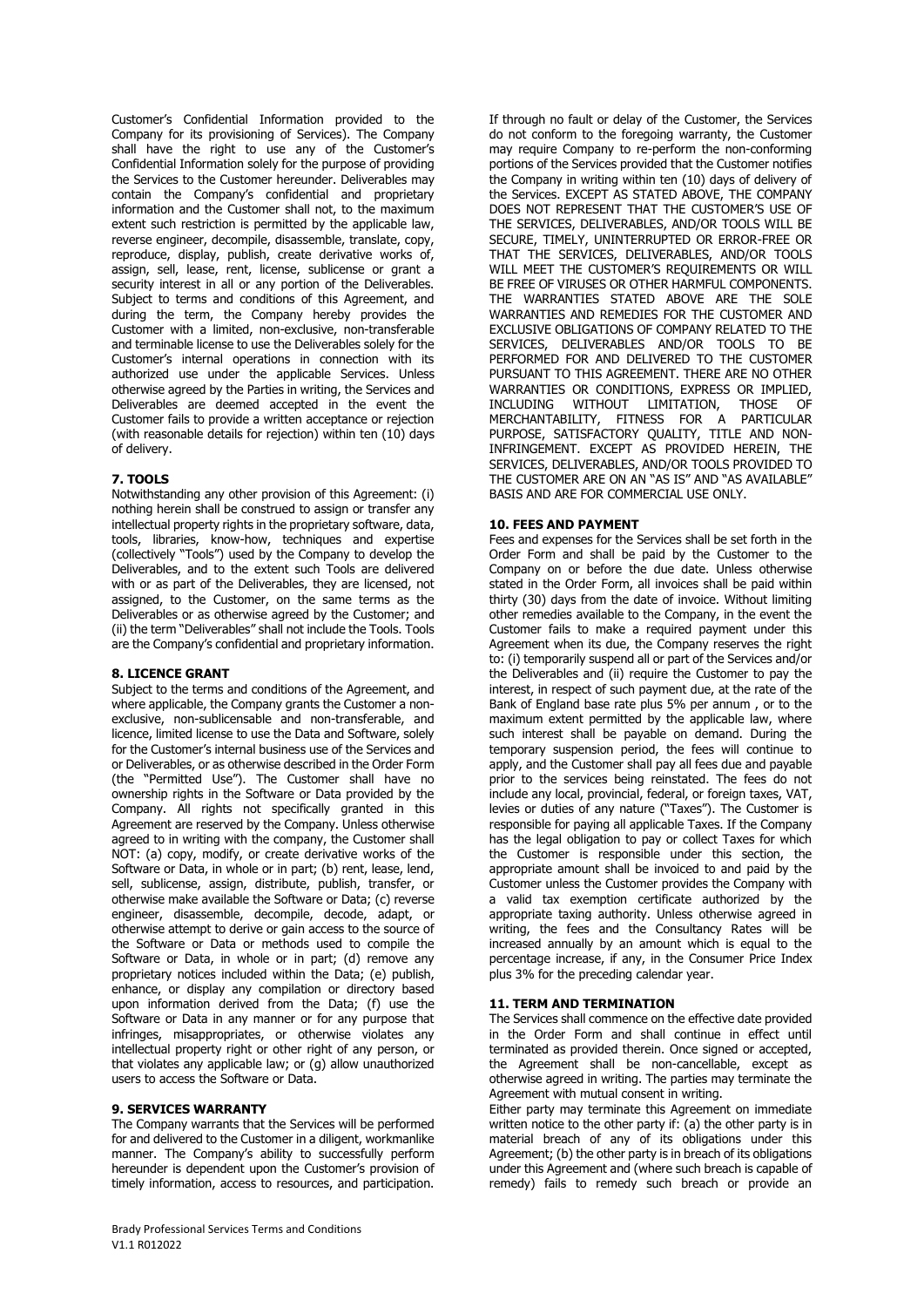appropriate plan to remedy such breach within thirty (30) days of receipt of notice from the party not so in breach requiring it to do so; or (c) the other party undergoes insolvency or bankruptcy events or its normal business operations ceases.

Upon expiration or termination of this Agreement for any reason, or at any other time upon the Company's written request, the Customer shall promptly (in any event within five (5) days after such expiration or termination): (a) return all materials, equipment, software and other property provided by the Company; (b) deliver to the Company all tangible documents and other media, including any copies, containing, reflecting, incorporating, or based on the Confidential Information; (c) permanently erase all of the Confidential Information from its computer systems and certify in writing to the Company.

The terms and conditions of this section and sections 12 to 20 shall survive the expiration or termination of this **Agreement** 

## **12. CONFIDENTIALITY**

In performance of their obligations under this Agreement, the parties may disclose Confidential Information to each other. Subject to below, each party shall hold all such Confidential Information of the other party in the strictest confidence, not disclose it to any third party without the other party's prior written consent and ensure that knowledge of such Confidential Information of the other party is confined only to its employees who require such knowledge in the ordinary course of their employment for the purposes of this Agreement. The foregoing shall not apply to information which prior to receipt thereof from one party was in the possession of the other without any restriction on its disclosure or use, or which is subsequently disclosed to the recipient party without any obligations of confidence by a third party who has not derived it directly or indirectly from the other party, or which is or becomes generally available to the public through no act or default of the recipient party, or which is required by law or by any competent authority to be disclosed (but only to the extent that such disclosure is so required).

#### **13. PRIVACY**

For the purpose of this clause, "Data Protection Legislation" shall mean the Data Protection Act 2018, the General Data Protection Regulation (EU) 2016/679 ("GDPR"); and "Data Subject", "Controller", "Processor", "Processing" and "Personal Data" have the meaning set out in the Data Protection Legislation in relation to data that are Processed under this Agreement.

To the extent that the Company is a Processor acting on behalf of the Customer, for the purposes of this Agreement: (a) the type of Personal Data and categories of Data Subjects are: User's names and contact details such as work email address and work phone number, and IP location; and; (b) the nature/purpose of the Processing is to enable the Company to grant the Subscription and carry out the Services (which form the subject matter of the Processing) and the duration of the Processing shall be the Term of this Agreement.

Both parties shall comply with its obligations under the applicable Data Protection Legislation. This Section is in addition to, and does not relieve, remove or replace, a party's obligations or rights under the Applicable Data Protection Legislation.

The Company shall : (i) process the Personal Data only to the extent necessary for the purposes specified herein, in accordance with the Customer's written instructions and this clause 13; (ii) implement appropriate technical and organisational measures in accordance with the Data Protection Legislation to ensure a level of security appropriate to the risks that are presented by such Processing; (iii) assist the Customer insofar as this is possible (taking into account the nature of the processing and the information available to the Company), and at the Customer's cost and written request, in responding to any request from a data subject and in ensuring the Customer's compliance with its obligations under applicable Data Protection Legislation with respect to security, breach notifications, impact assessments and consultations with supervisory authorities or regulators; (iv) notify the Customer without undue delay on becoming aware of a personal data breach involving the customer Personal Data; (v) at the written direction of the Customer, delete or return customer Personal Data and copies thereof to the Customer on termination of the agreement unless the Company is required by applicable law to continue to process that customer Personal Data. For the purposes of this Section, customer Personal Data shall be considered deleted where it is put beyond further use by the Company; (vi) maintain records to demonstrate its compliance with this Section (vii) comply with the applicable Data Protection Legislation in the event Company requires to transfer the Personal Data outside of the United kingdom or European Economic Area; and (viii) ensure that any employees or other persons authorised to Process the Personal Data are subject to appropriate obligations of confidentiality;. The Customer confirms that it has the necessary authority or consent (where required) from all relevant Data Subjects for enabling Company to use and process such Personal Data in accordance with this Agreement.

## **14. SUBCONTRACTING**

The Company reserves the right to use third party service providers (who are under a covenant of confidentiality with the Company), including, but not limited to, offshore subcontractors to assist with the Professional Services, which may include, without limitation, any data migration, training, configuration, installation, implementation or development processes.

#### **15. CHANGE MANAGEMENT PROCESS**

The Customer may, by giving written notice to the Company, request a change to the Services. Within a reasonable time of receipt of such notice, the Company shall, prepare for the Customer a written estimate of any increase or decrease in the fees for the Services and of any effect that the requested change would have on other aspects of the Services. Within 14 working days of receipt of the written estimate referred herein, the Customer shall inform the Company in writing whether or not the Customer wishes to proceed with the change. If the Customer wishes to proceed with the change, the Company shall not make the requested change until the parties have mutually agreed and signed a written variation to this Agreement specifying any change to the Services and any change to the fees. For the avoidance of doubt, for all development services requested by the Customer, the Customer shall be required to provide a business requirements document which must be approved in writing by both the Company and the Customer, prior to moving into development.

#### **16. LIMITATION OF LIABILITY**

THE CUSTOMER ASSUMES ALL RISK ASSOCIATED WITH THE USE OF THE SERVICES AND DELIVERABLES. THE COMPANY SHALL NOT, UNDER ANY CIRCUMSTANCES